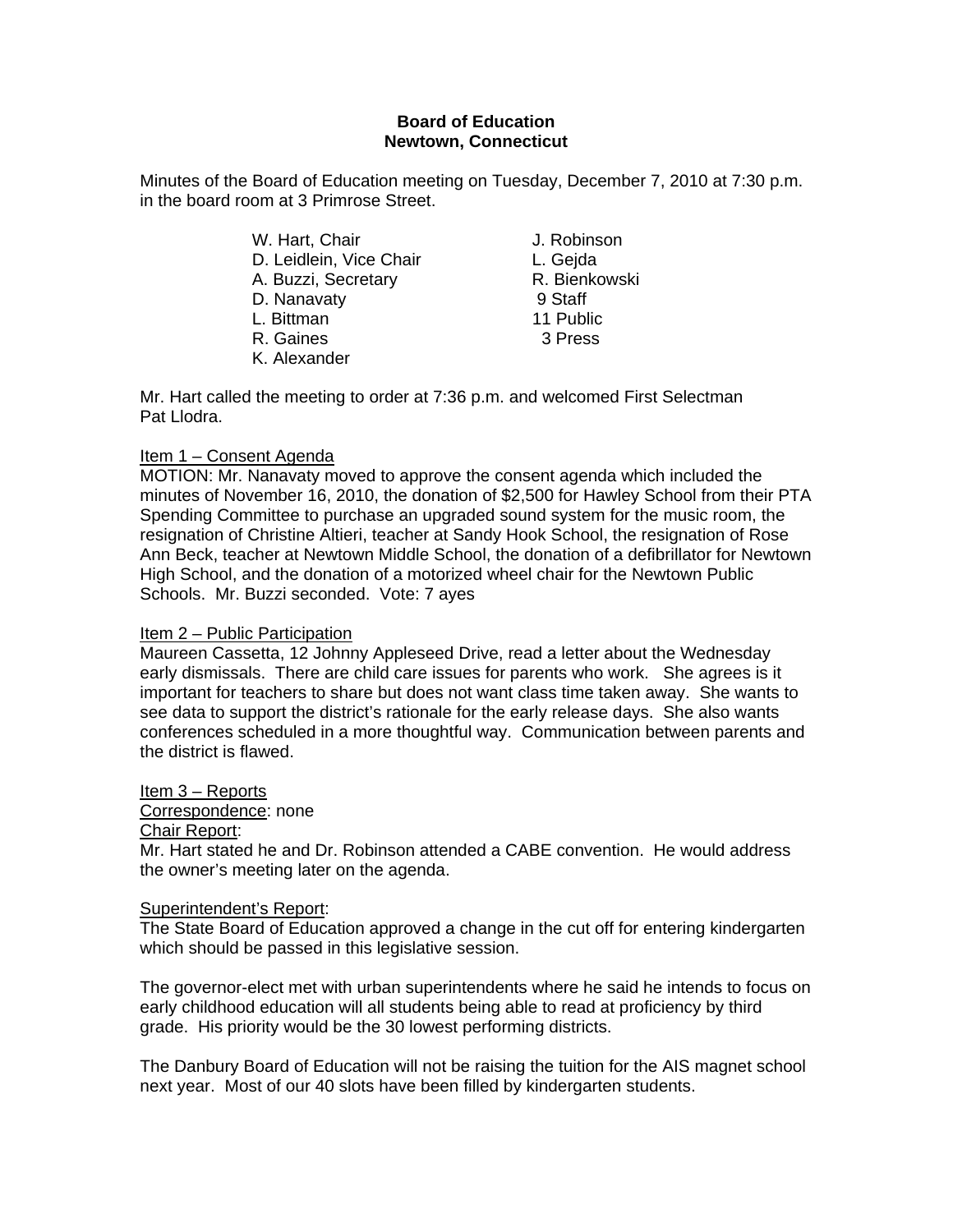The administrators worked on the conference schedule for next fall with consideration to the parent concerns. They will be stacked on the same days next year.

Mrs. Bittman asked if the middle school and Reed School will be on the same conference schedule and how will it affect busing.

Dr. Robinson said it would be a problem either way. Last year they were stacked and parents complained. The principals staggered them this year and had problems. We will go back to stacking next year.

Mrs. Bittman mentioned how the high school counselors scheduled their conferences which she felt would be good to try in the other schools.

Mr. Gaines asked if there was a way to allow parents to schedule their children across the schools to accommodate everyone.

Dr. Robinson would check into that.

Mrs. Leidlein asked if Cathy Hydeck and Maritza Nezvesky were in the discussion. Dr. Robinson said Cathy joined the administrators meeting. She told us there would be problems and pointed out issues to the principals in developing the fall schedule for next year.

# Comments from the First Selectman:

Mrs. Llodra spoke of ways to bridge the gap between the municipal government and the Board of Education and hoped to meet with the Board once a month. Through collaboration we were successful in self-funding our health insurance and developing an ordinance which will go to a public hearing and the first Legislative Council meeting in January. The Legislative Council worked on the school facilities committee to examine whether there should be one group to oversee the buildings in town. There is additional collaboration regarding space needs for the Town and Board of Education. Regarding the state of the State and the state of the Town, all indications are that Newtown continues to thrive. At the legislative breakfast they were told the pension is almost bankrupt and that municipalities should prepare to absorb revenues. Governorelect Malloy will preserve the level of funding through the ECS grant. We will manage the financial impact as partners.

Mr. Nanavaty said this was the first time a First Selectman came to us in a spirit of collaboration and not to criticize the Board. The Newtown school system has always done what they have had to do. While being optimistic the State has to face realities. He would like to hear how she would share the State decrease with the Board of Education.

Mr. Hart agreed. Working together is important to find a solution in these financial times.

### Facilities Committee:

Mrs. Leidlein said they met with representatives from the Fairfield Hills Master Plan Review Committee that asked us to consider what type of area we would need 30 to 50 years out. We looked at the Planemetrics study and decided we didn't want to limit what we could do. If we needed an expansion at the high school level we asked for the maximum number of acres for any type of school. We've been looking at Mr. Faiella's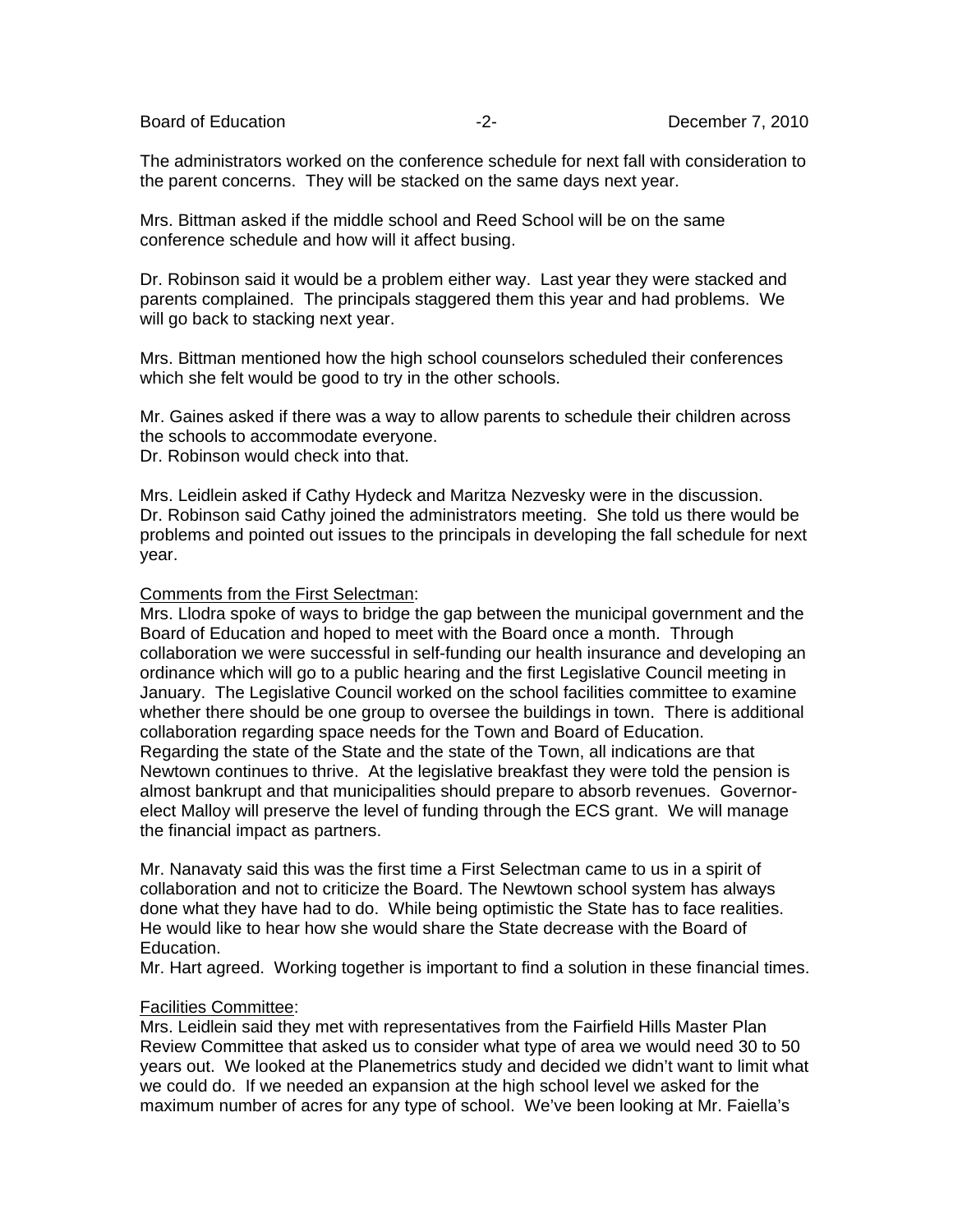budget list to prioritize it to be included in the budget. We are also looking at options to deal with the enrollment decline. We will work in collaboration with the ad hoc facilities committee.

#### Item 5 – New Business

#### Hawley School Report:

Jo-Ann Peters introduced staff members Lynn Holcomb, Theresa Coleman, Chris Breyan and Debbie Cowden. Mrs. Peters spoke about the enrollment at Hawley School which is 14 students above the projection with two additional students scheduled to enroll in January. Dr. Chung originally predicted 366 students for next year. His revised projection using the October enrollment is 416 students. She feels kindergarten enrollment will increase if we offer full-day kindergarten. The presentation was an electronic picture storybook. Mrs. Peters feels collaboration is essential to the instruction we provide students. To have the benefit of meeting with colleagues throughout the district is essential. This gives us time to collaborate as a team with all four grade levels.

Mrs. Leidlein asked if Hawley would have the same increase in first grade if we have a full-day kindergarten program.

Mrs. Peters said half of our first graders come from all day kindergarten programs. We will have more like seven new first grade students but more going into kindergarten.

#### Item 4 – Old Business

Newtown High School Project Update:

Dr. Robinson received word from Bill Halstead that they need to have 10% of the alarms to test positively within the school which we don't have at this time. Alarms went off over the weekend. They found the alarms indicated certain sections but actually were in the old building. These are safety holdups. There is no move in date.

Mr. Hart said last week there was still a lot to do. The computer lab wasn't set up and there was furniture missing.

Mr. Nanavaty said the gym will probably be ready when we get the TCO. The gym can be used but they are putting the bleachers in. Once we get the TCO there are still punch list items like venting the gas cook tops, not having the proper ones, or shallow sinks in the culinary prep room that drain the wrong way. These punch list items will prevent us from moving in our students and teachers. Chartwells needs a week to learn how to operate the new equipment and be ready to have food for the students.

Mrs. Leidlein asked about how to recoup monies due to these increased delays. Mr. Nanavaty said this is a Town project and the Town attorney may be able to make a claim on costs for us. Being a Town project the remedy might be not paying Morganti a certain amount. The Town will see that benefit.

Mr. Alexander asked if some of the delays were due to the architects.

Mr. Nanavaty said there are circumstances where there might have been some delays on the part of the architects possibly because they were reaching the end of their contract.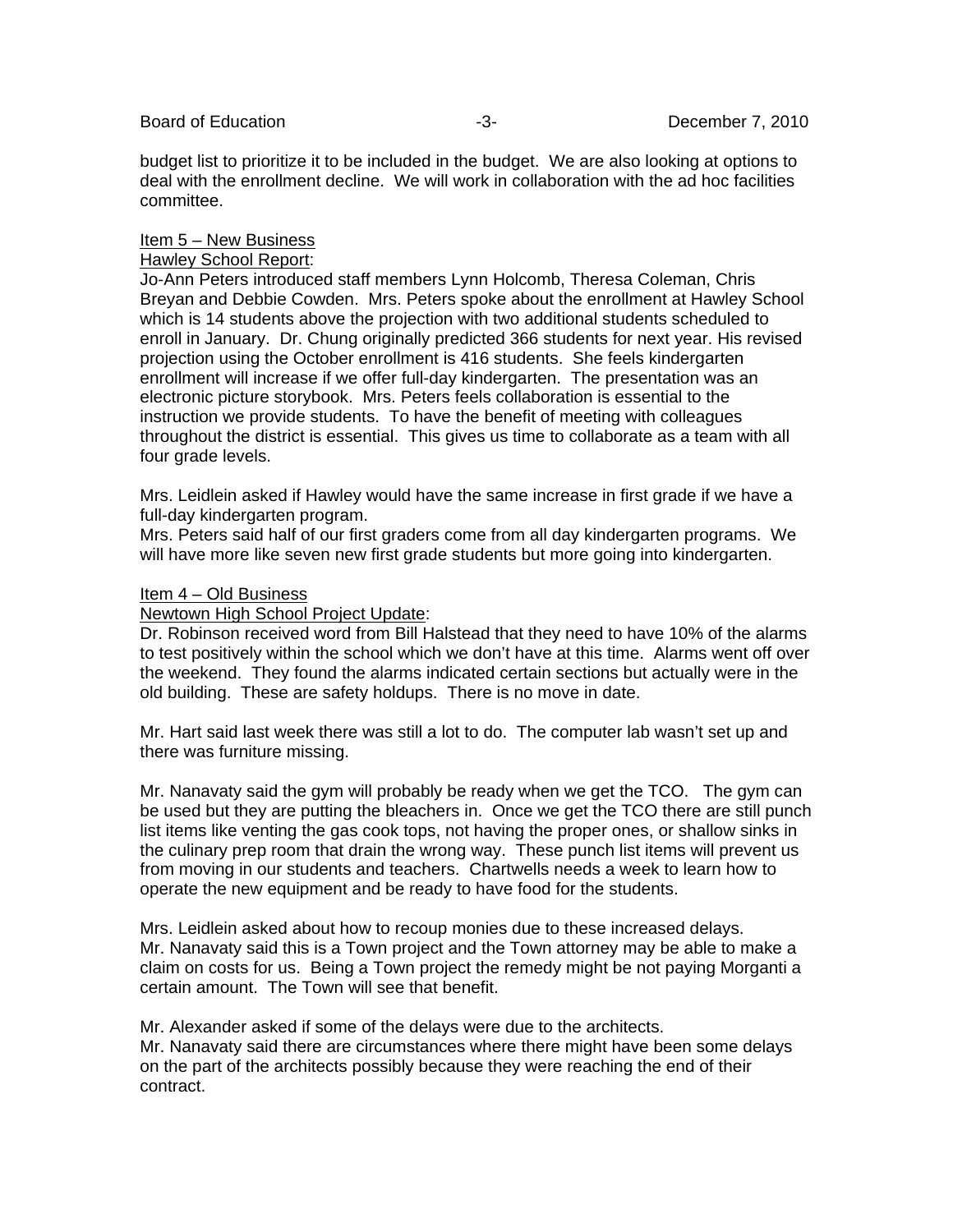Dr. Robinson said Mr. Dumais set up a punch list site for the teachers to keep track of the work in their areas and also for PB&S to monitor.

#### Early Release Wednesdays:

Dr. Gejda gave a quarterly report on the early release days with the focus on writing. This has had a very positive impact on the district. Conversations on these days have spread over into committee meetings. We've had teachers volunteering to present student work for review and 30 teachers offered to facilitate PLCs.

Mrs. Leidlein expressed concern about the loss of instructional hours on these days and asked if any teachers felt that way.

Dr. Gejda said teachers prefer to stay in the classroom rather than go out of the district. There is always tension about not being in the classroom.

Mrs. Leidlein said many teachers are taken out of classrooms for multiple days to attend workshops. Can they be combined with early release days?

Dr. Gejda tried to coordinate our professional development on those days. To do that for two hours is not cost effective. Most of the time we are pulling teachers out of the classrooms to participate in the TEAM program. There is some professional development we can't avoid.

Mrs. Leidlein asked if whole grade level teachers were being pulled out. Dr. Gejda said we did for the Amy Benjamin grammar training. The second workshop will be in February for third grade training.

Dr. Robinson said the State mandates the TEAM training which is conducted during school days. The third grade is the only group getting grammar training.

Mrs. Leidlein asked if we looked at alternatives to having them every other month so not so much time is taken out of the classroom. There are other ways to electronically collaborate.

Dr. Gejda said teachers are doing that now. She would see if there were any other programs.

Mr. Nanavaty stated that no one disputes the value of PLCs. Any change will generate some type of criticism. This year we took a very dramatic step which is a great benefit for teachers. This is the most cost effective way to do it. To address some of the concerns he asked for the administration to look at the PLCs to see if some modification can be done and quantify it educationally and financially. If we can have teachers come in on a Saturday once a month, quantify it. It's difficult to find day care. Put a number on it and see if people want us to provide another alternative.

Mrs. Leidlein asked what data we were going to look at to see if this work has been effective to improve our student' progress.

Dr. Gejda said we have district writing prompts that are given three times per year and are hoping to see improved results.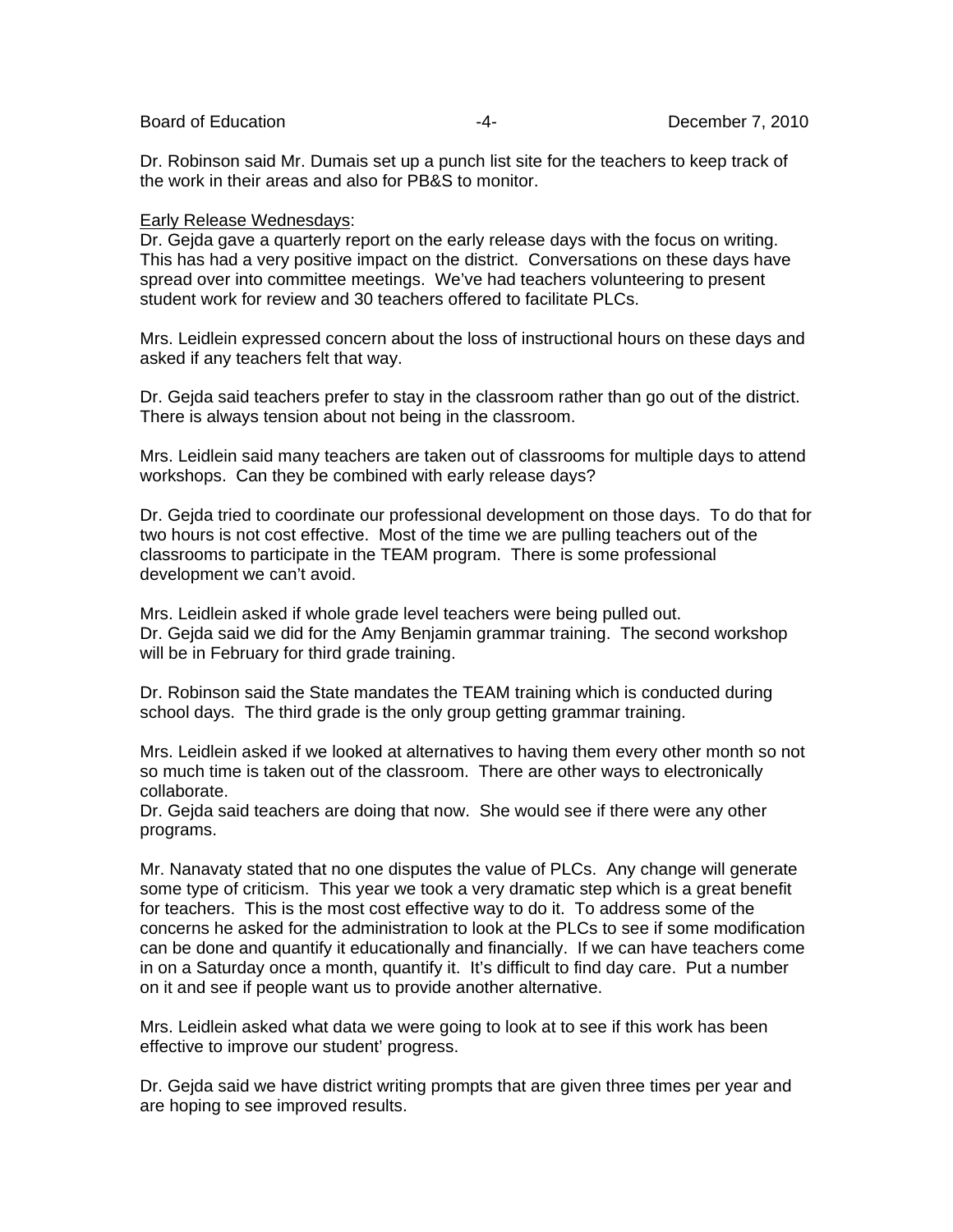Board of Education **-5-** All the state of Education of Education **December 7, 2010** 

Mrs. Bittman said if we are teaching the teachers it will be a cumulative effect over the next three years.

Dr. Robinson stated that we used to operate by site-based management. The first early release day was the first time the third grade teachers met. There will be new learning by teachers from teachers.

Mrs. Bittman said she would like to see incremental reports on the changes. Dr. Robinson said the PLCs will take the CMT results and learn from that. Mrs. Bittman wants the administration to listen to the parents regarding discrepancies between classes.

Mr. Buzzi said we are talking about professional development time versus instructional time. He asked for data on how much professional development time is mandatory, how much is voluntary and the difference in professional development time before we instituted this program. He wants to know the real impact.

Mrs. Bittman said we took away professional development days that were outside the instructional days. We need to factor in Columbus Day and Veteran's Day for professional development.

Item 5 – New Business (continued)

Project Succeed:

Dr. Robinson said we were studying the possibility of moving Project Succeed under the district umbrella. This program is for medically fragile students. This year there are four students with three residing in Newtown. We are looking to see if there is a financial advantage for us. She gave 60 days notice to Education Connection.

Mr. Bienkowski said there could be up to \$80,000 in savings. We have to take the excess cost grant into consideration. It also depends on the cost of staff members involved. There is one child from New Fairfield which we would charge tuition but that would go to the Town as revenue.

December 21, 2010 Board Meeting:

The Board agreed to cancel this meeting.

### Discussion and Possible Action Regarding the Audit:

Mr. Buzzi read the report and asked if we contacted the auditors to come to a Board meeting. He suggested waiting for any discussion until we meet with them. Mr. Hart felt we should have a report from the auditors annually.

MOTION: Mr. Buzzi moved to table the discussion of the audit. Mrs. Bittman seconded. Vote: 6 ayes, 1 nay (Mrs. Leidlein)

### Item 6 – Public Participation

Lereine Frampton, 6 Pebble Road, spoke about the voter outreach program. She would like to have this for the high school students next year and possibly the elementary schools. Mr. Hart suggested discussing this at another meeting.